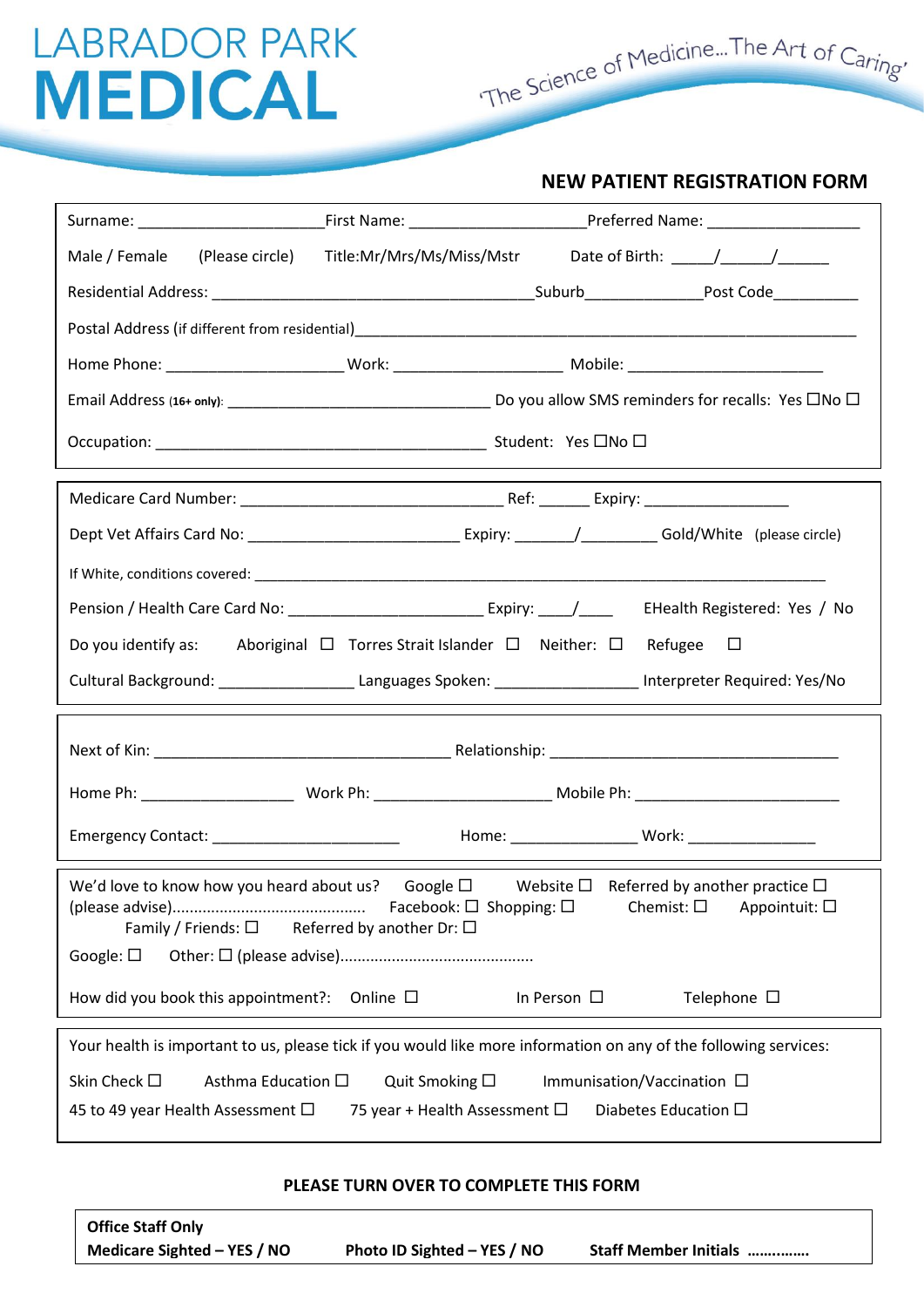#### **PATIENT INFORMATION CONSENT**

The Science of Medicine...The Art of Caring

We require your consent to collect personal information about you like your medicare card number or DVA card number and photo identification document, which will be held on file for identification purposes. Please read this information carefully and print your name and sign where indicated below. This information is used for the primary purpose of providing quality health care services for your health care needs. This practice has a strict policy on handling patient information. To ensure the security of personal information only authorised staff within the practice have access to this information. The information that you provide will only be used for:

- Administrative purposes
- Email purposes Practice updates and newsletters
- Billing purposes, including compliance with Medicare Australia requirements
- Disclosure to others involved in your care, i.e. Referrals, case conferences, medical tests or results.
- De Identified data provided to external bodies for health improvement purposes.

In other situations we would not disclose your personal information without your consent.

#### **Privacy Policy:**

Full copy available on request.

#### **Restricted Drug Policy:**

Patients requesting prescriptions for drugs MUST adhere to the following guidelines: -

- 1. Be in a position to have documentary evidence justifying the prescription.
- 2. Produce further proof of identity in addition to your Medicare card.

All prescriptions for restricted drugs are verified with the following government agencies

- 1. Medicare Australia
- 2. Queensland Health Drugs of Dependence Unit.

We use Medisecure and all our scripts are barcoded.

Any children under the age of 16 years of age must be accompanied by a parent or guardian.

I have read this information above and fully understand the content. I consent to the handling of my information by Labrador Park Medical for the purposes set above.

| Parent/Guardian: |  |
|------------------|--|
|                  |  |
| Date:            |  |
|                  |  |

**Please note: Patients who fail to attend booked appointments, without notice (1hr), will be charged a \$10 fee for a short appointment, or \$20 for a long appointment.**

**No further appointments will be permitted until the outstanding fee is paid.**

We are pleased to be able to send seasonal information to keep you up to date with the practice and the services on offer. Please tick if you **do not want** to receive this information from the surgery by email or SMS  $\Box$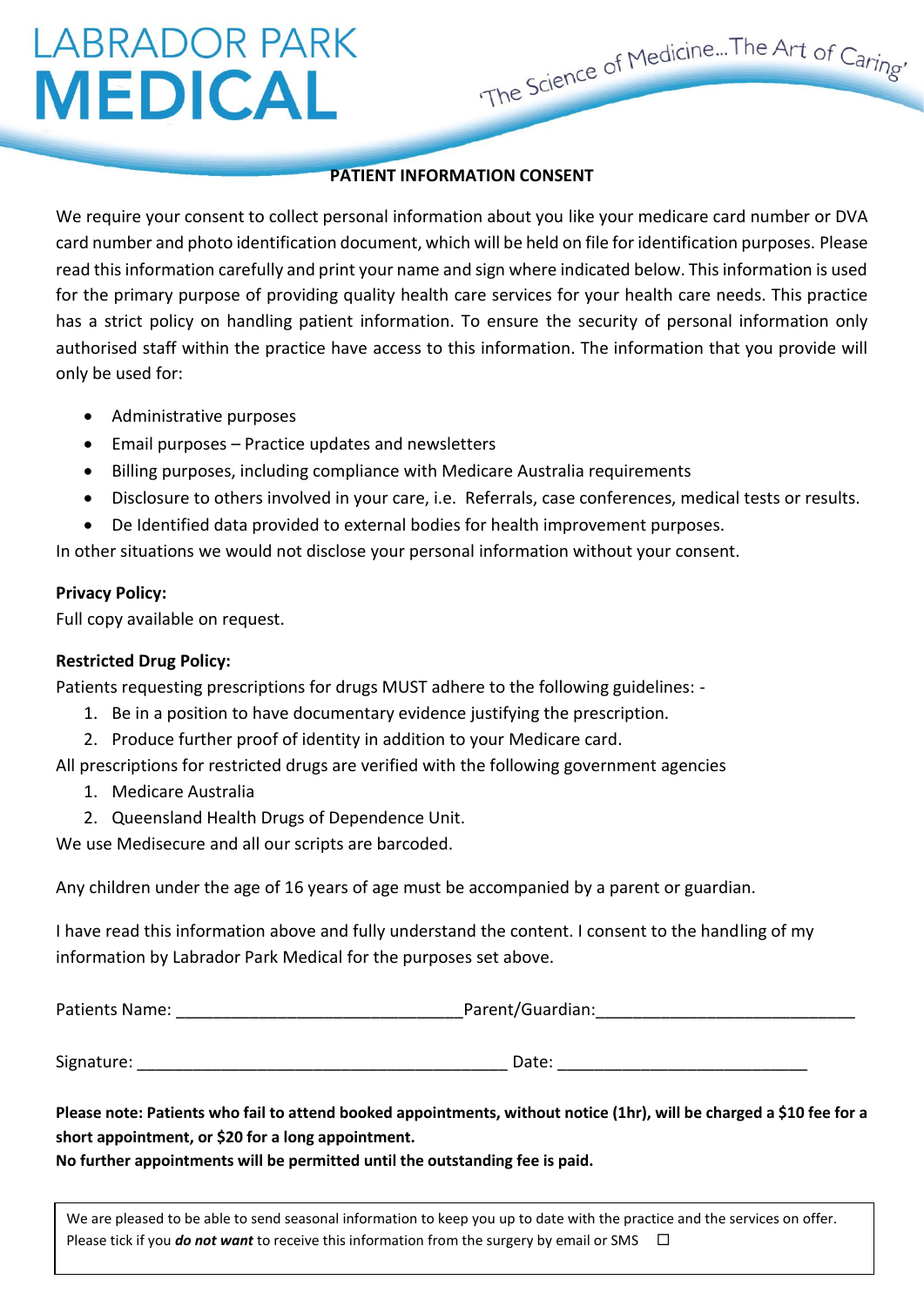### **MEDICAL HISTORY FORM**

| Date of Birth: $\frac{1}{\sqrt{1-\frac{1}{2}}}\frac{1}{\sqrt{1-\frac{1}{2}}}\frac{1}{\sqrt{1-\frac{1}{2}}}\frac{1}{\sqrt{1-\frac{1}{2}}}\frac{1}{\sqrt{1-\frac{1}{2}}}\frac{1}{\sqrt{1-\frac{1}{2}}}\frac{1}{\sqrt{1-\frac{1}{2}}}\frac{1}{\sqrt{1-\frac{1}{2}}}\frac{1}{\sqrt{1-\frac{1}{2}}}\frac{1}{\sqrt{1-\frac{1}{2}}}\frac{1}{\sqrt{1-\frac{1}{2}}}\frac{1}{\sqrt{1-\frac{1}{2}}}\frac{1}{\sqrt{1-\frac{1$<br>Name: Name and the state of the state of the state of the state of the state of the state of the state of the state of the state of the state of the state of the state of the state of the state of the state of the state of |
|-----------------------------------------------------------------------------------------------------------------------------------------------------------------------------------------------------------------------------------------------------------------------------------------------------------------------------------------------------------------------------------------------------------------------------------------------------------------------------------------------------------------------------------------------------------------------------------------------------------------------------------------------------|
|                                                                                                                                                                                                                                                                                                                                                                                                                                                                                                                                                                                                                                                     |
|                                                                                                                                                                                                                                                                                                                                                                                                                                                                                                                                                                                                                                                     |
| <b>Medication</b>                                                                                                                                                                                                                                                                                                                                                                                                                                                                                                                                                                                                                                   |
| <b>Family History</b><br>Has any family member been diagnosed with any chronic disease? Yes $\Box$ Not Known $\Box$                                                                                                                                                                                                                                                                                                                                                                                                                                                                                                                                 |
| <b>Smoking</b><br>How many of the following do you smoke per day?<br>Cigarettes  Cigars  Pipe                                                                                                                                                                                                                                                                                                                                                                                                                                                                                                                                                       |
| <b>Alcohol Consumption</b><br>How often do you consume alcohol?<br>Monthly or less $\square$ Fortnightly or less $\square$ Once a week $\square$<br>2-3 days p/week $\Box$<br>Never $\square$<br>4+ days p/week $\Box$<br>When drinking, the number of standard drinks consumed:<br>$1-2$ $\Box$<br>$3-4$ $\Box$<br>$5-6$ $\Box$<br>$7-9$ $\Box$<br>$10+$                                                                                                                                                                                                                                                                                           |
| <b>Womens Health</b><br>How long ago was your last pap smear? How long ago was your last mammogram?                                                                                                                                                                                                                                                                                                                                                                                                                                                                                                                                                 |
| <b>Mens Health</b>                                                                                                                                                                                                                                                                                                                                                                                                                                                                                                                                                                                                                                  |
| <b>Immunisations / Vaccinations</b><br>Please indicate approximate date vaccinated:<br>Pneumonia:<br>Tetanus:<br>Whooping Cough:                                                                                                                                                                                                                                                                                                                                                                                                                                                                                                                    |
| <b>Mental Health</b><br>Have you ever received medical attention or counselling for psychological or emotional issues?:<br>Yes $\Box$ No $\Box$<br>Have you ever been prescribed medication for psychological or emotional issues?<br>Yes $\Box$ No $\Box$                                                                                                                                                                                                                                                                                                                                                                                          |